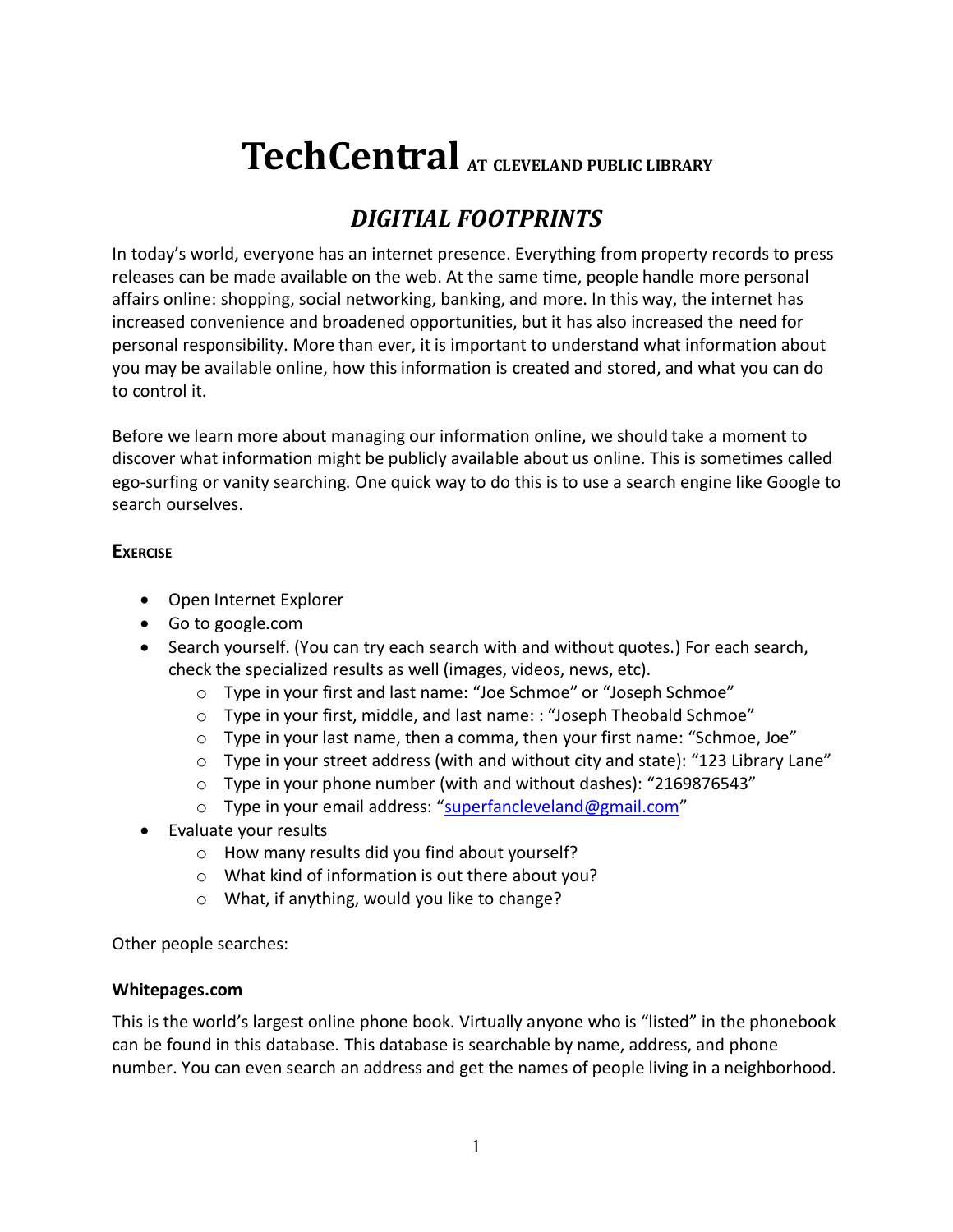# **Pipl.com**; **Spokeo.com**; **Peekyou.com**

These are a few examples of people search sites. These sites often will provide basic public information about people, like their name, age, address, and phone number. Often, they will offer to provide a more detailed report for a fee. Sometimes they will link you to other pay services, such as intelius.com or beenverified.com that provide person reports or background checks.

# **EXERCISE**

- Go to whitepages.com
	- o Search your name
	- o Search your phone number
	- o Search your address
- Try searching for yourself on one or more of these websites:
	- o pipl.com
	- o spokeo.com
	- o peekyou.com

# **Google Alerts**

If you are interested in keeping tabs on your online reputation, setting up a Google Alert is great way to get started. A Google Alert is a notice sent to your email from Google when Google has found a new instance of any keywords you have setup to monitor. So, for example, Google can let you know when new information associated with your name shows up in a Google search. You do not need a Google account (such as a Gmail address) to use Google alerts; you can have this notice sent to any email address.

You can set what areas of the internet you wish to monitor. You can choose to have a comprehensive report covering all instances throughout the web, or only monitor news articles, blogs, videos, or groups.

You can set the frequency that you receive your Google alert. The alert can be sent when Google finds the phrase, once each day, or once a week.

In one session you are allowed to create up to ten unique alerts. Once you confirm your alerts, you are allowed to create more. The maximum number of alerts you are allowed per email address is 1000.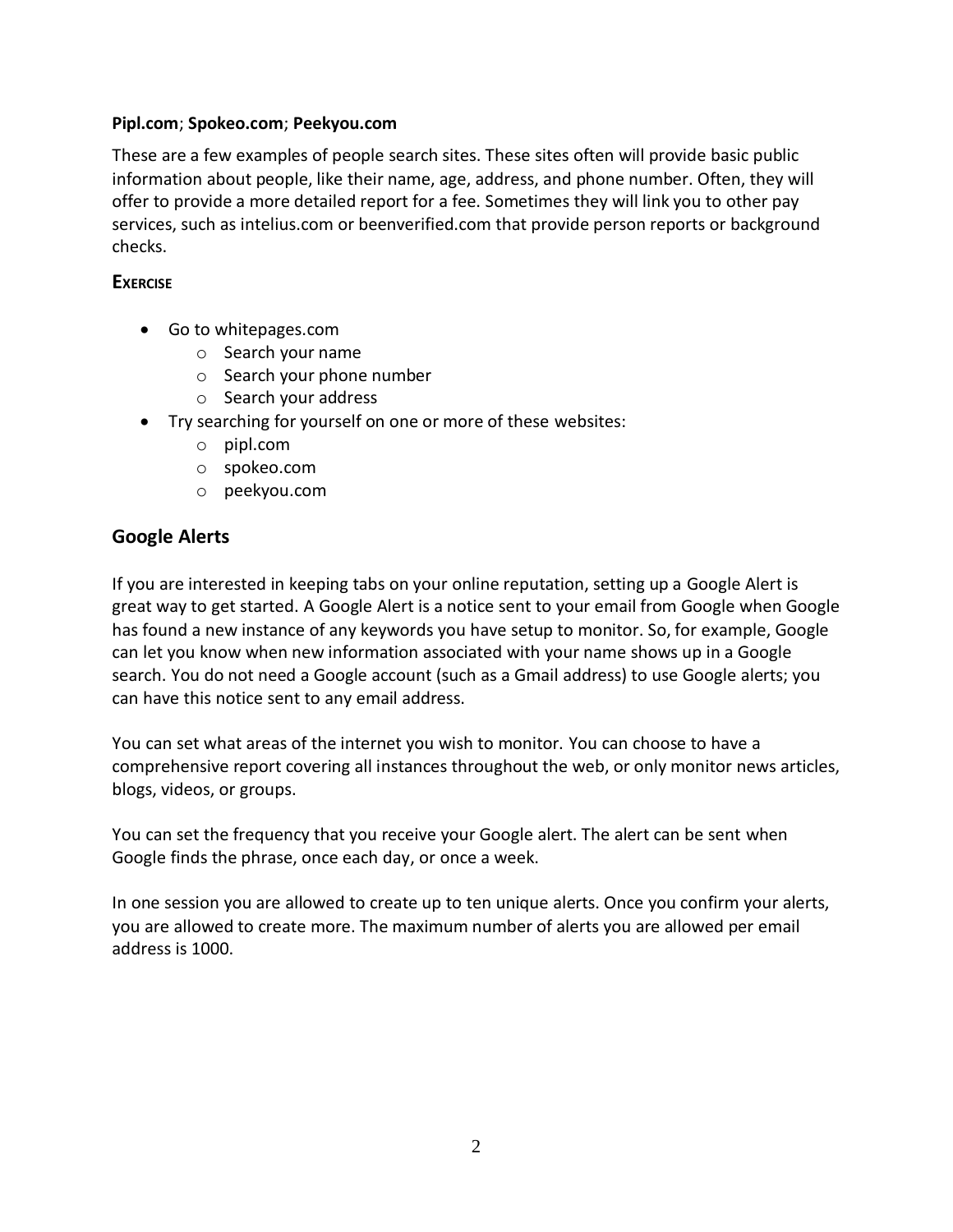# **Create a Google Alert**

| <b>Google</b> Alerts |                                                  |                                                                                                                                                      |
|----------------------|--------------------------------------------------|------------------------------------------------------------------------------------------------------------------------------------------------------|
| Search query:        |                                                  | Monitor the Web for interesting new content<br>Google Alerts are email updates of the latest relevant Google results (web,                           |
| Result type:         | Everything                                       | news, etc.) based on your queries.                                                                                                                   |
| How often:           | Once a day                                       | Enter a search query you wish to monitor. You will see a preview of the type<br>of results you'll receive. Some handy uses of Google Alerts include: |
| How many:            | Only the best results                            | • monitoring a developing news story<br>• keeping current on a competitor or industry<br>• getting the latest on a celebrity or event                |
| Your email:          |                                                  | • keeping tabs on your favorite sports teams                                                                                                         |
|                      | <b>CREATE ALERT</b><br><b>Manage your alerts</b> |                                                                                                                                                      |

- 1. Go to th[e Google Alerts](http://www.google.com/alerts) home page [\(www.google.com/alerts\)](http://www.google.com/alerts).
- 2. In the top text box, type in the terms you want Google to track for you. In addition to being alerted about new instances of your name, you can choose to monitor anything else you want: people, events, products, interests, etc.
- 3. Use the Type drop-down allows you to select the kinds of alerts you want.
	- o Everything
	- o News
	- o Blogs
	- o Video
	- o Discussions
	- o Books

Most of the time, you will want to choose "Everything."

- 4. Use the *How often* drop-down to choose the frequency of alerts you will receive.
	- $\circ$  As-it-happens Receive an alert as soon as Google finds an instance of your alert.
	- $\circ$  Once a day Receive a Google alert email once a day.
	- o Once a week –Receive your Google alert email once a week.

If you want to keep right on top of when your phrase is found, select as-it-happens.

- 5. Use the *How many* drop-down to choose delimit the results included in the alert.
	- o Only the best results
	- o All results
- 6. Finally, in the *Your email* text box, type in the email address you would like to receive the alert.
- 7. When you are sure of all of your selections, click "Create Alert."
- 8. Google will send an email to you asking you to click a link to confirm that you would like to receive the alerts. Once you do, you will begin receiving Google Alerts.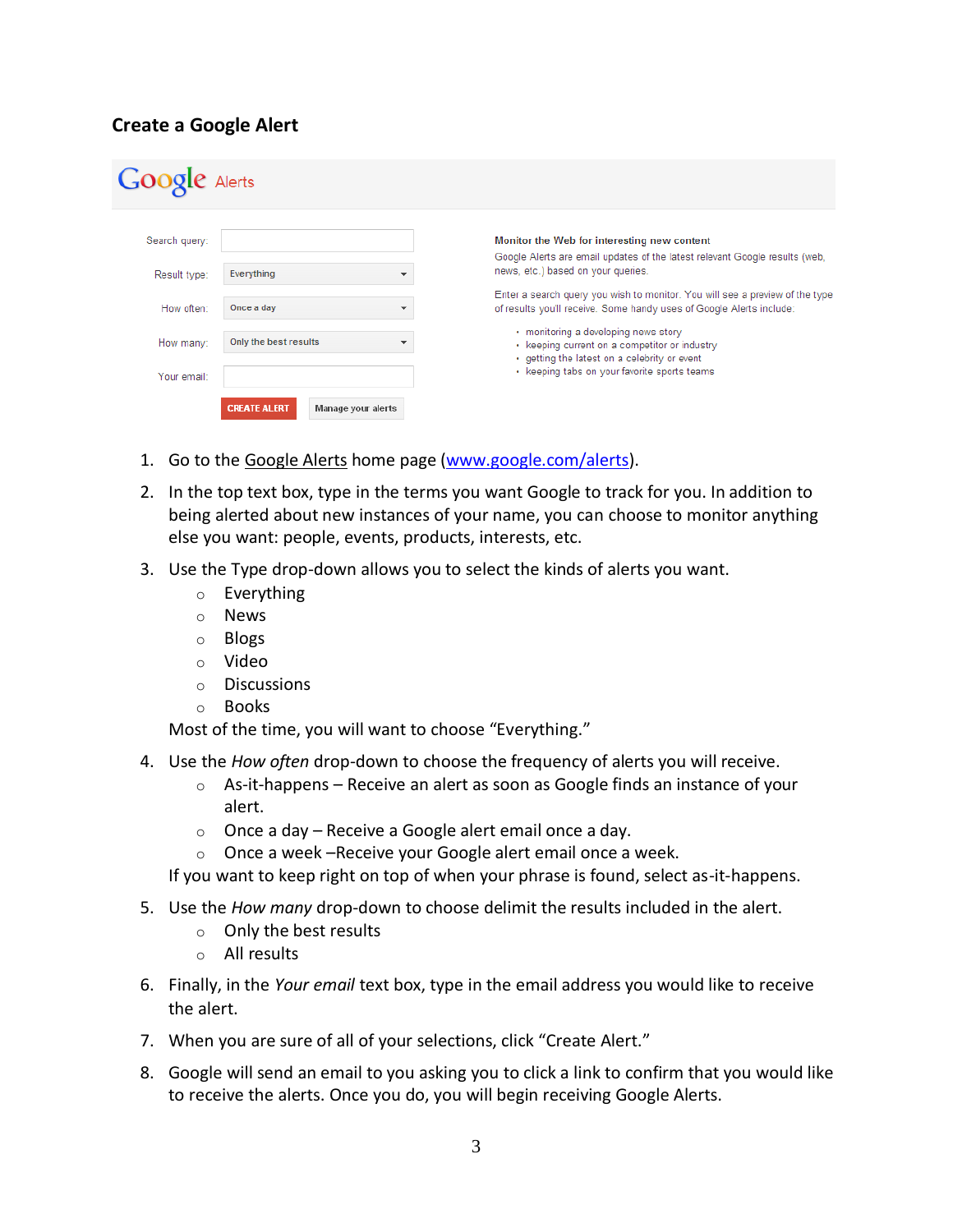Now that you've seen the kind of personal information that might be available about you online and how to find this information, it is time to discuss the traces you leave behind when you use the internet.

# **Digital Footprints**

In everyday life, your identity and actions are documented by paper records such as your birth certificate, vehicle registration, pay stubs, and receipts. Similarly, your digital identity and digital actions are documented by digital records. These records form your digital footprint, a sort of "digital paper trail" you leave when you use the internet or other digital services like mobile phones and television.

A digital footprint can include a record of such activities as logging in and out of services, browsing history, accessing or creating files, purchasing history, or emailing and chatting. Information shared on social media sites (Facebook, Twitter, YouTube, etc.) also contributes to your digital footprint. Information, pictures, and videos that others post about yourself are part of your digital footprint as well. When you use a mobile device, your digital footprint can include data about your location and the people with you. All of these records can be collected and stored in databases where interested parties may be able to access the data.

# **Active digital footprints**

An active digital footprint is created any time you intentionally share information online. This includes data from email messages, blogs and comments, and social networks, as well as from information you provide during online registrations, surveys, and purchases. This data may or may not be made available to other entities, so it is important to read privacy agreements for every online service you use. You can control whether your email, chat, and social networking profiles are public or private, so take the time to review and set your privacy settings.

# **What can I do to control my active footprint?**

The most effective way to control your active digital footprint is to be careful about the information you share (personal information, opinions, pictures, etc.), where you share information (a web forum, an email, a social network), and who you share information with (the public, friends and family, an individual, etc.). Be particularly careful about publicly sharing:

- Full name
- Social security number
- Address (past or present)
- Date of birth
- Telephone number
- Workplace / School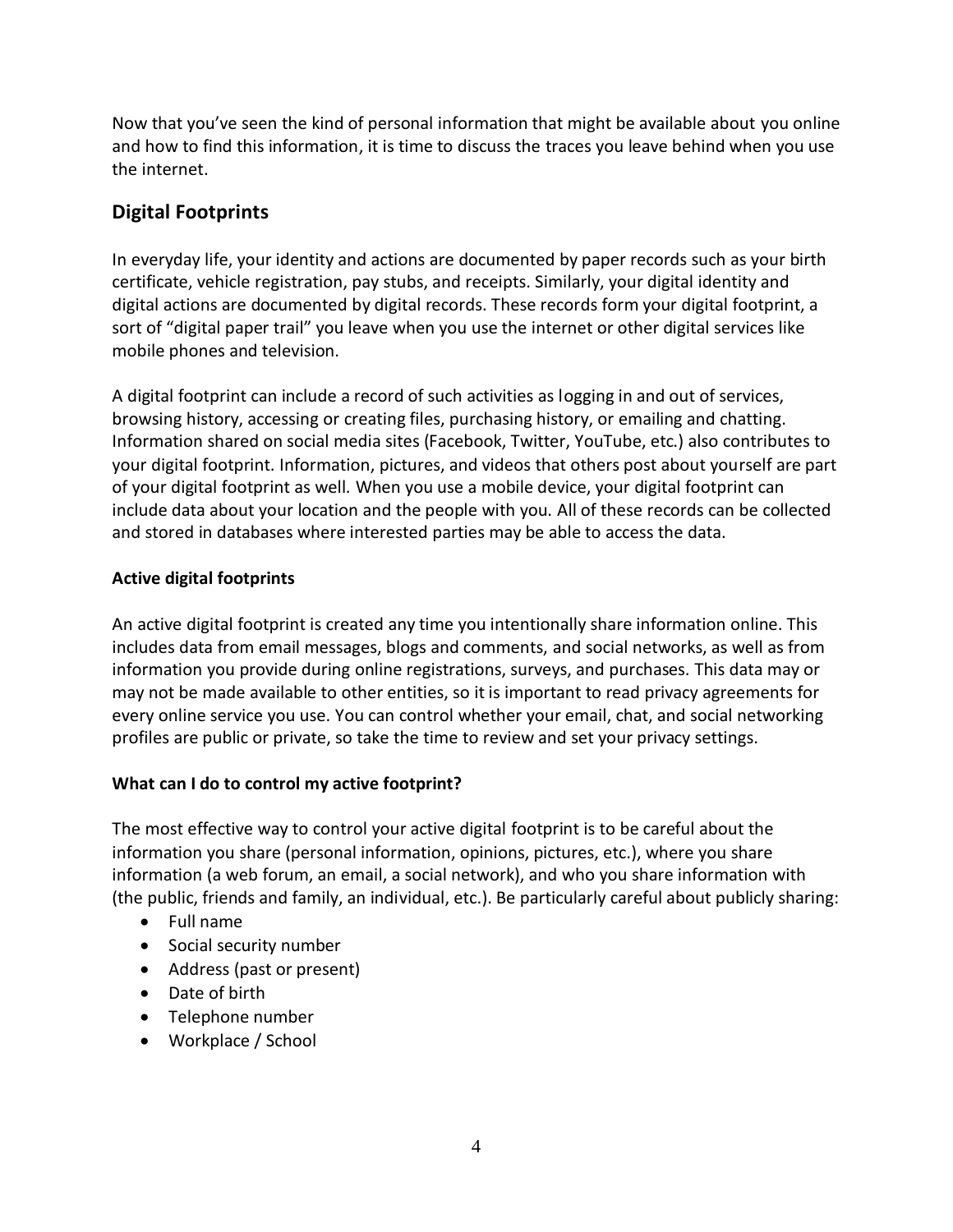## **Social Networking**

Social networking is a way to share online with other internet users. Many different types of websites are now interactive and social, and users share information, pictures, videos, documents, and more.

Social networking sites like Facebook, Twitter, and LinkedIn are thriving like never before, and many people have become comfortable communicating online. However, before you relax too much into this new way of interacting, you may need to take a closer look at issues regarding safety and privacy in order to protect yourself both on and offline.

Keep in mind that much of the following information may apply to many different kinds of web services (email, online shopping sites, online games, etc.), not just social networking sites.

## **Understanding Online Privacy Policies**

Carefully review a site's privacy policy. It is best to thoroughly review the privacy policy of any site that you join in order to understand how your information is being displayed and used. If the privacy policy is overwhelming and confusing, then conduct some research and see what kind of advice or tutorials are offered. Let's take the time to find and review the privacy policies of some popular websites.

The Google privacy policy center can be found at: <http://www.google.com/intl/en/policies/>



# One policy, one Google experience

On March 1, 2012, we changed our Privacy Policy and Terms of Service. We got rid of over 60 different privacy policies across Google and replaced them with one that's a lot shorter and easier to read. The new policy and terms cover multiple products and features, reflecting our desire to create one beautifully simple and intuitive experience across Google.

This stuff matters, so please take a few minutes to read our updated Google Privacy Policy and Terms of Service, and visit our FAQ to read more about the changes.

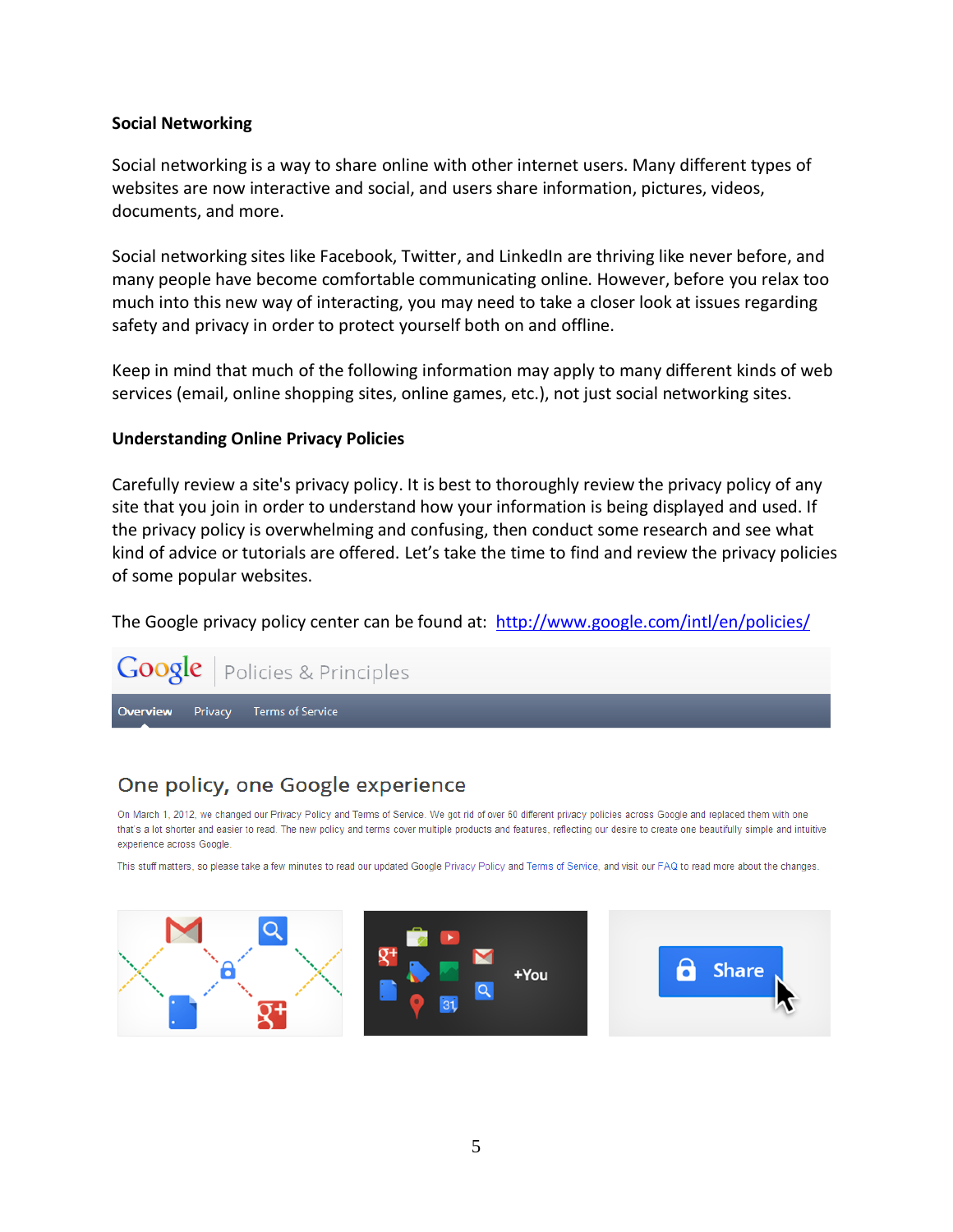# The Facebook privacy policy can be found here:<http://www.facebook.com/about/privacy/>

# **Data Use Policy**

#### Information we receive and how it is used

Learn about the types of information we receive, and how that information is used.

Sharing and finding you on Facebook Get to know the privacy settings that help you control your

information on facebook.com. Sharing with other websites and applications

Find out about the ways your information is shared with the games, applications and websites you and your friends use off Facebook.

#### **How advertising works**

See how ads are served without sharing your information with advertisers, and understand how we pair ads with social context, such as newsfeed-style stories.

#### **Minors and Safety**

Find out how Facebook protects minors, and what you can do to protect yourself and others online.

#### Some other things you need to know

Learn how we make changes to this policy and more.

#### More Privacy Policy Examples:

Yahoo[: yahoo.com/privacy](http://info.yahoo.com/privacy/us/yahoo/details.html) Twitter: [twitter.com/privacy](http://twitter.com/privacy) Amazon: [amazon.com/privacy](http://amazon.com/privacy)

Most privacy policies can be found from a website's homepage. Let's practice finding and reviewing the privacy policies from a few of the most popular websites.

## **EXERCISE**

Explore various privacy policies.

- Open Internet Explorer
- Go to google.com
	- o Click on *Privacy & Terms* at the bottom of the page
	- o Review Google's privacy policy and terms of service
- Go to facebook.com
	- o Click on *Privacy* at the bottom of the page
	- o Review Facebook's privacy policy
- Find and review Yahoo's privacy policy
- Find and review Twitter's privacy policy
- Find and review Amazon's privacy policy





If you have questions or complaints regarding our privacy policy or practices, please contact us by mail at 1601 Willow Road, Menlo Park, CA 94025 or through this help page.

More resources

**Interactive Tools** 

View the complete Data Use Policy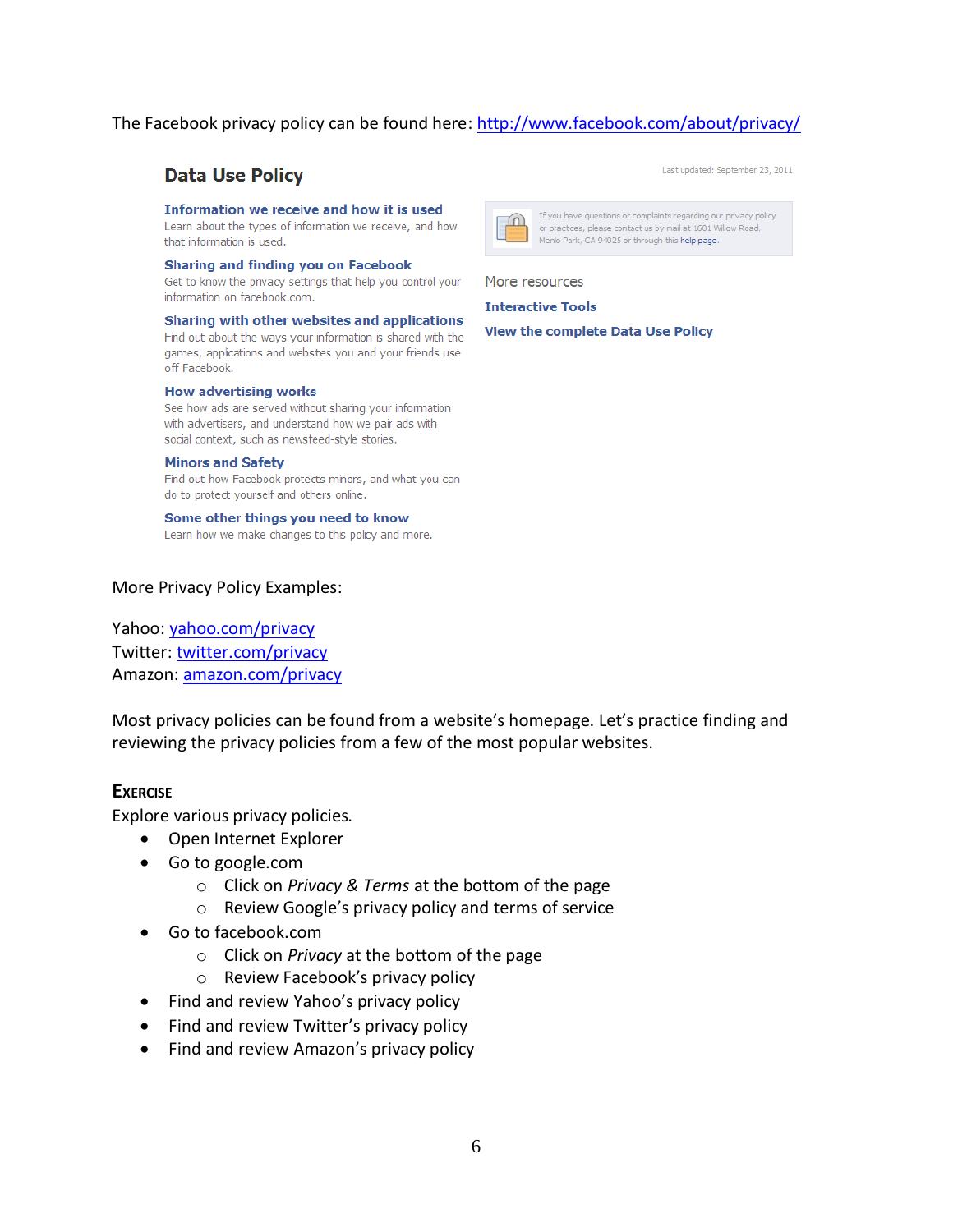# **Privacy Settings**

You can use social networking sites to keep in touch with friends and family, make new friends or business contacts, or share opinions. These sites allow you to share personal information, opinions and videos or photos. It is important to remember, however, that any information you post on a site could be public and may be seen by other entities.

Most sites allow you to control how public or private your information is: these controls are usually called 'privacy settings' or 'privacy controls'. While some sites set privacy settings automatically at their most "private" level, on others all your information could be available to anyone unless you change the privacy settings. If you don't understand what a particular setting means in practice, don't post any information until you have found out.

Here are a few things you should consider before posting information or images on social networking sites:

- Find out how the available privacy settings can limit access to your personal information.
- Adjust your privacy settings so that information about your family and children is shared only with those you know well.
- Don't include any personal information that could make you vulnerable to identity fraud.
- Think carefully before posting. Think about whether you would want your employer or potential employer to see a particular post, picture, or video.
- Review your information regularly. Something that may have seemed like a good idea at the time may not seem so great a few months or years later.
- Get people's consent before you post their pictures or personal information.
- Use strong passwords to prevent your account being misused.

Most popular websites have learning or help centers to assist you in understanding your privacy options. Be sure to use these resources to discover how to adjust your sharing to your preferred settings. Here are some examples:

<https://www.google.com/dashboard/> <http://www.facebook.com/help/privacy> <http://learn.linkedin.com/settings/>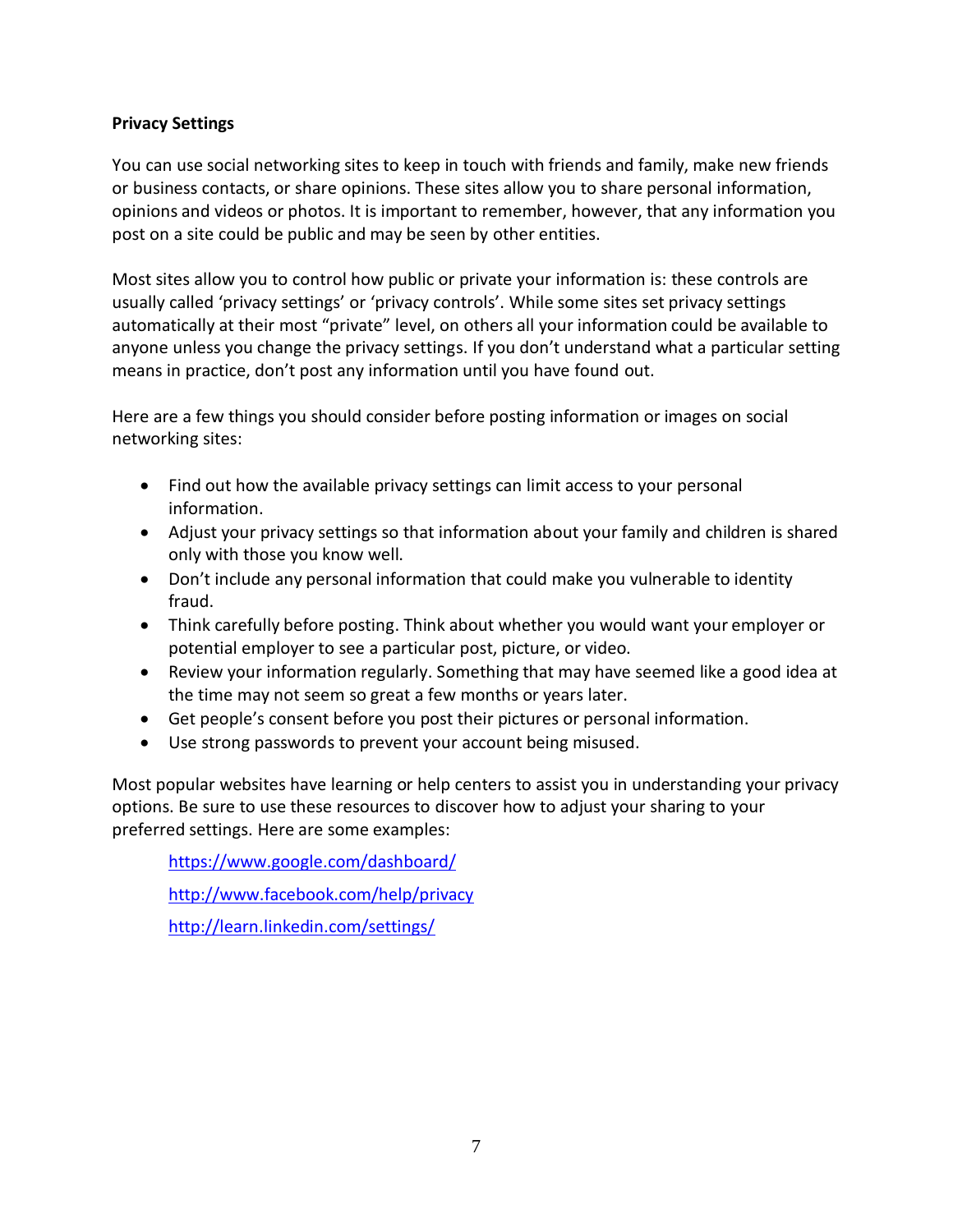# **Usernames**

Many services on the web require you to create a user account. Usually this involves at minimum choosing a username and a password.

The username (sometimes referred to as a screen name, login name, or handle), is a pseudonym that can allow you to control the visibility of your identity. A username is often used for instant messengers, forums, and chat rooms. It is the name that you are known by online. You can choose a username that keeps your identity private if you wish (e.g. GuitarPro53). Alternatively, if you want to build an internet reputation for personal or professional reasons, you can choose a username that makes your identity public (e.g. JoeSchmoeGuitarPro).

In many cases your email address may double as a screen name for other services, so it is often useful to have both private and public email accounts. For help in choosing a safe username, you can refer to websites like the following:

[http://www.ehow.com/how\\_2343046\\_choose-safe-screen-name.html](http://www.ehow.com/how_2343046_choose-safe-screen-name.html)

# **Passive digital footprints**

A passive digital footprint is created when data about your online activities are collected without your consent or knowledge. Essentially, any explicit action on the internet can be captured and stored: any click, keystroke, or mouse movement has the potential to be recorded as data. Some implicit data (sometimes called meta data) can be recorded as well, such as IP address, ISP, location, and context. Here are some examples:

# Server logs:

Servers at most websites automatically record the page requests you make. These logs typically include your web request, Internet Protocol address, browser type, browser language, the date and time of your request and one or more cookies that may uniquely identify your browser. This data is not usually accessible to general Internet users. Here is an example of a Google log entry where the search is for "cars", followed by a breakdown of each piece:

```
123.45.67.89 - 29/Feb/2012 10:15:32 -
http://www.google.com/search?q=cars -
Firefox 3.1.6; Windows Vista SP3 - 740654ce2143e969
```
- 123.45.67.89 is the IP address of the computer making the request;
- $\bullet$  29/Feb/2012 10:15:32 is the date and time of the query;
- <http://www.google.com/search?q=cars> is the requested URL, including the search query;
- Firefox 10.0.2; Windows Vista SP3 is the browser and operating system being used;
- 740654ce2143a969 is the unique cookie ID assigned to this particular computer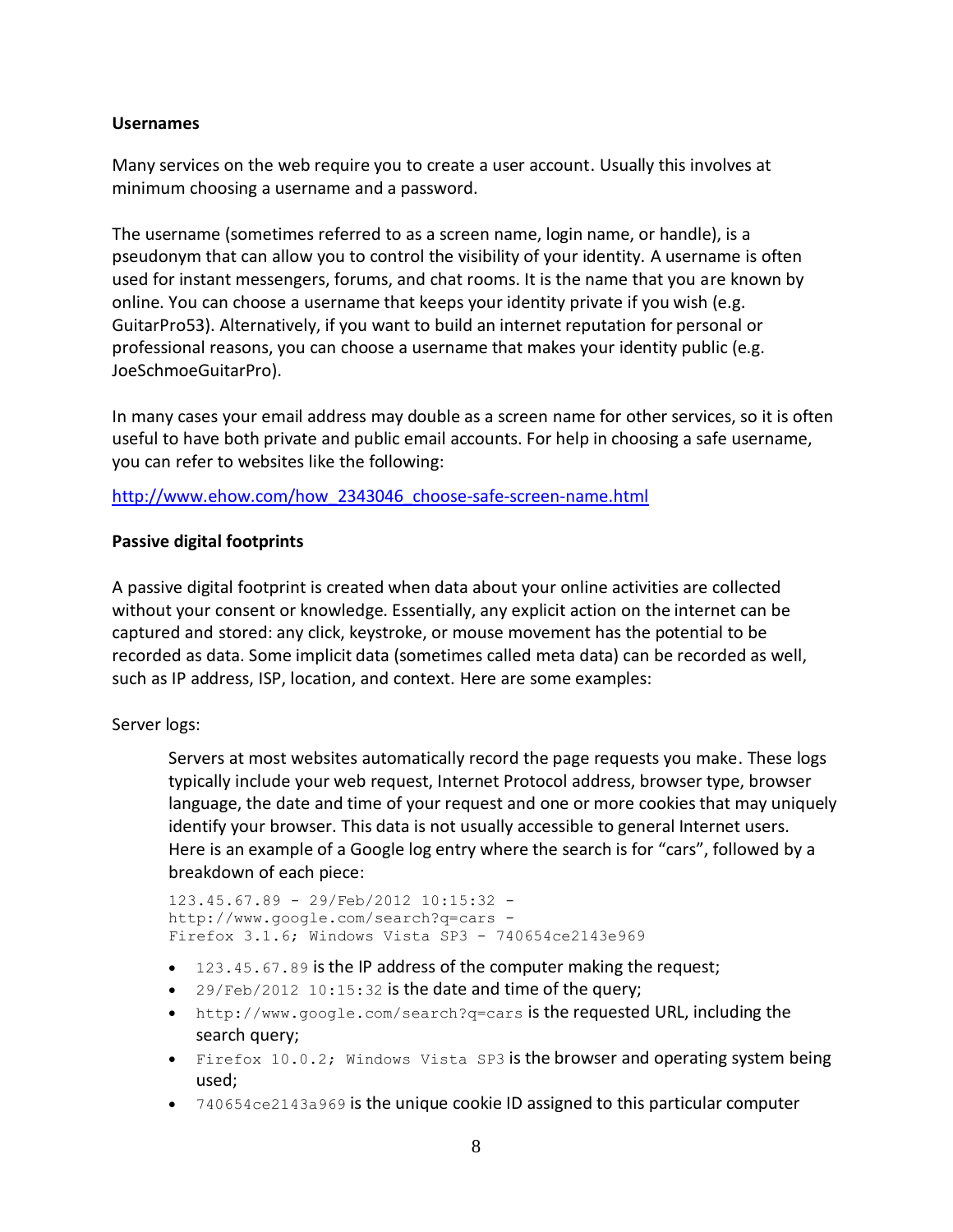# Cookies:

A cookie is a small file that is sent to your computer when you visit a website. When you return to the website, the cookie allows that site to recognize your browser. Cookies may store user preferences and other information. You can reset your browser to refuse all cookies or to indicate when a cookie is being sent. However, some website features or services may not function properly without cookies.

# Web bugs:

A web bug (also known as a "tracking bug" or a "pixel tag") is a type of technology placed on a website or within an email for the purpose of tracking activity. It is often used in combination with cookies.

# Browser history:

A web browser is a program used to access and interact with information resources on the internet. Some examples are Microsoft Internet Explorer, Mozilla Firefox, and Google Chrome. These programs can store information about the websites you visit, and sometimes send this information to the company that created the program (e.g. Microsoft).

# Why is this data collected?

The digital information you leave behind can be extremely valuable to companies for a variety of purposes. Often, data collected from you (the user) is used to build a profile that a company can use to learn what services you would be most likely to use or purchase, to discover your interests in order to determine how to most effectively advertise to you, or simply to improve or personalize how you experience their services. Sometimes this information is depersonalized and converted into statistical information to provide companies with data to improve general marketing and advertising strategy.

# **What can I do to control my passive footprint?**

Although you cannot often prevent websites from recording server logs, sending cookies, or implementing web bugs, you can take some steps to protect your privacy. Most importantly, be smart about the websites you visit and the emails that you choose to open. Evaluate links and messages before you decide to click on them, and avoid suspicious or untrustworthy websites.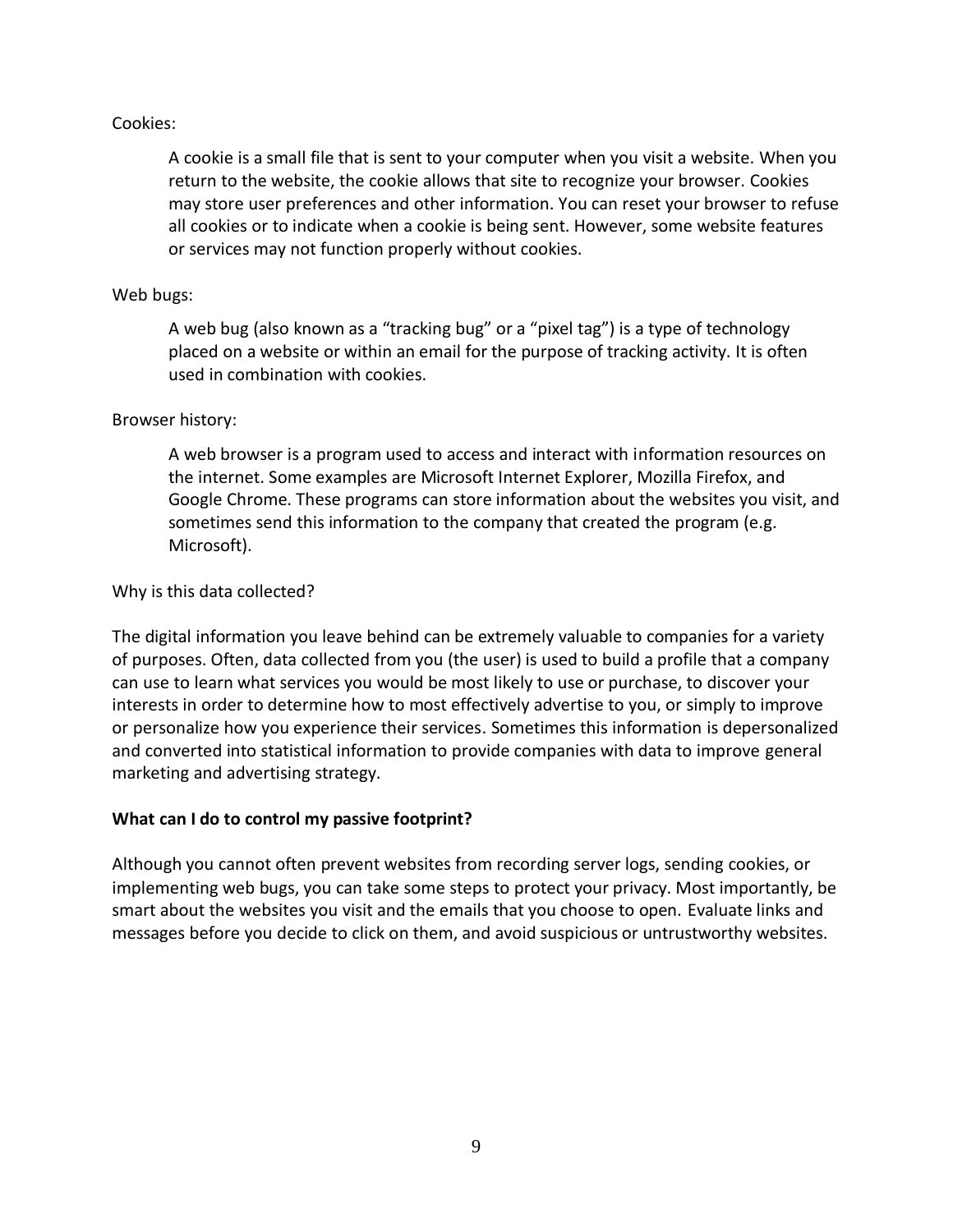Browsing and Internet History

In Internet Explorer, you can clear your browsing history by clicking on Tools in the Menu Bar, and selecting Delete Browsing History from the menu. You can choose whether to delete temporary internet files, cookies, history, and more.

| Tools                                                                         |                                | <b>Delete Browsing History</b>                                                                                                                                                     |
|-------------------------------------------------------------------------------|--------------------------------|------------------------------------------------------------------------------------------------------------------------------------------------------------------------------------|
| Delete Browsing History<br>InPrivate Browsing<br>Reopen Last Browsing Session | Ctrl+Shift+Del<br>Ctrl+Shift+P | $\triangledown$ Preserve Favorites website data<br>Keep cookies and temporary Internet files that enable your favorite<br>websites to retain preferences and display faster.       |
| <b>InPrivate Filtering</b><br>InPrivate Filtering Settings                    | Ctrl+Shift+F                   | $\triangledown$ Temporary Internet files<br>Copies of webpages, images, and media that are saved for faster<br>viewing.                                                            |
| Pop-up Blocker<br>SmartScreen Filter<br>Manage Add-ons                        |                                | $\nabla$ Cookies<br>Files stored on your computer by websites to save preferences<br>such as login information.<br>$\overline{\vee}$ History<br>List of websites you have visited. |
| Compatibility View<br>Compatibility View Settings                             |                                | $\Box$ Form data<br>Saved information that you have typed into forms.                                                                                                              |
| Subscribe to this Feed<br>Feed Discovery                                      |                                | $\Box$ Passwords<br>Saved passwords that are automatically filled in when you sign in<br>to a website you've previously visited.                                                   |
| Developer Tools                                                               | F12                            | $\Box$ InPrivate Filtering data<br>Saved data used by InPrivate Filtering to detect where websites may<br>be automatically sharing details about your visit.                       |
| Windows Messenger<br>Diagnose Connection Problems                             |                                |                                                                                                                                                                                    |
| <b>Internet Options</b>                                                       |                                | Delete<br>About deleting browsing history<br>Cancel                                                                                                                                |

In Mozilla Firefox, you can clear your browsing history by clicking on Tools in the Menu Bar, and selecting Clear Recent History from the menu. You can choose how far back you would like to clear and whether to clear history, cookies, cache, and more.

|       |                                     |              | ucc                  |
|-------|-------------------------------------|--------------|----------------------|
| Tools | Help                                |              | Iin                  |
|       | Downloads                           | Ctrl+J       |                      |
|       | Add-ons                             | Ctrl+Shift+A |                      |
|       | Set Up Sync                         |              | ⊽                    |
|       | Web Developer                       |              |                      |
|       |                                     |              | $\overline{\bullet}$ |
|       | Start Private Browsing Ctrl+Shift+P |              | ⊽                    |
|       | Clear Recent History Ctrl+Shift+Del |              |                      |
|       | Options                             |              |                      |
|       | Page Info                           |              |                      |

| <b>Clear Recent History</b>       |  |
|-----------------------------------|--|
| Last Hour<br>Time range to clear: |  |
| Details                           |  |
| Browsing & Download History<br>∨  |  |
| Form & Search History             |  |
| Cookies                           |  |
| Cache                             |  |
| Active Logins                     |  |
| <b>Site Preferences</b>           |  |
| Clear Now<br>Cancel               |  |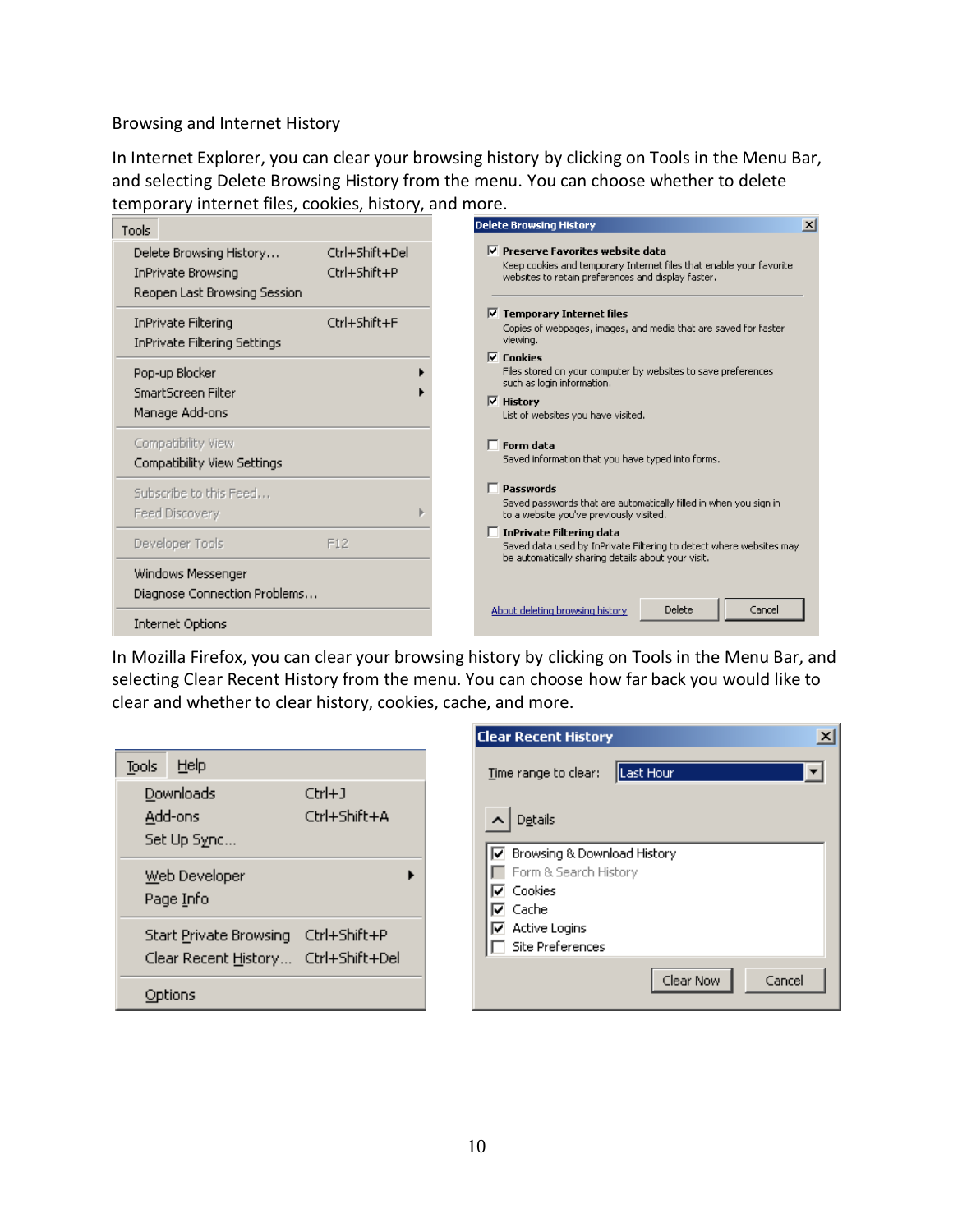In Google Chrome, you can clear your browsing history by clicking on the wrench in the upper right corner of the browser and selecting Clear Browsing Data.

 $\sim$ 

|   |                                                                                                                                   | Clear Browsing Data                                                                                                                           |  |  |
|---|-----------------------------------------------------------------------------------------------------------------------------------|-----------------------------------------------------------------------------------------------------------------------------------------------|--|--|
| √ | $\mathbb{R}$ + $\mathbb{R}$ +<br>ь<br>Always show bookmarks bar<br>$Ctrl + B$<br>$Ctrl + H$<br>History<br>Downloads<br>$Ctrl + J$ | Obliterate the following items:<br>■ Clear browsing history<br>Clear download history<br>L<br>Empty the cache<br><b>ISS</b><br>Delete cookies |  |  |
|   | Clear browsing data                                                                                                               | Clear saved passwords<br>U.                                                                                                                   |  |  |
|   | Import bookmarks & settings                                                                                                       | Clear data from this period: Last day                                                                                                         |  |  |
|   | <b>Options</b><br>About Google Chrome<br>Help                                                                                     |                                                                                                                                               |  |  |
|   | Exit                                                                                                                              | <b>Clear Browsing Data</b><br>Cancel                                                                                                          |  |  |

# Private Browsing

Most browsers will also have an option in the Tools menu for private browsing sessions. This is called *InPrivate Browsing* in Internet Explorer, *Private Browsing* in Mozilla Firefox, and *Incognito* in Google Chrome. Here is how private browsing is explained in Google Chrome:

| You've gone incognito. Pages you view in this window won't appear in your browser history or<br>O<br>$\sqrt{2}$<br>search history, and they won't leave other traces, like cookies, on your computer after you close<br>the incognito window. Any files you download or bookmarks you create will be preserved,<br>however |
|----------------------------------------------------------------------------------------------------------------------------------------------------------------------------------------------------------------------------------------------------------------------------------------------------------------------------|
| Going incognito doesn't affect the behavior of other people, servers, or software. Be wary of:                                                                                                                                                                                                                             |
| • Websites that collect or share information about you<br>• Internet service providers or employers that track the pages you visit                                                                                                                                                                                         |
| • Malicious software that tracks your keystrokes in exchange for free smileys<br>• Surveillance by secret agents                                                                                                                                                                                                           |
| • People standing behind you                                                                                                                                                                                                                                                                                               |
| Learn more about incognito browsing.                                                                                                                                                                                                                                                                                       |

# Cookie Settings

You can also adjust your cookie settings in your browser. In general you will find these settings in the Tools menu, under Internet Options: you can choose whether to accept cookies automatically, after prompting, or not at all; you can block cookies from certain websites; you can decide whether to keep cookies or have them deleted when you close the browser.

Remember that cookies store information about your computer, but they can also improve and customize your experience on your favorite websites, and some services will not work at all without cookies enabled. On the next page is a picture of the cookies settings in Mozilla Firefox: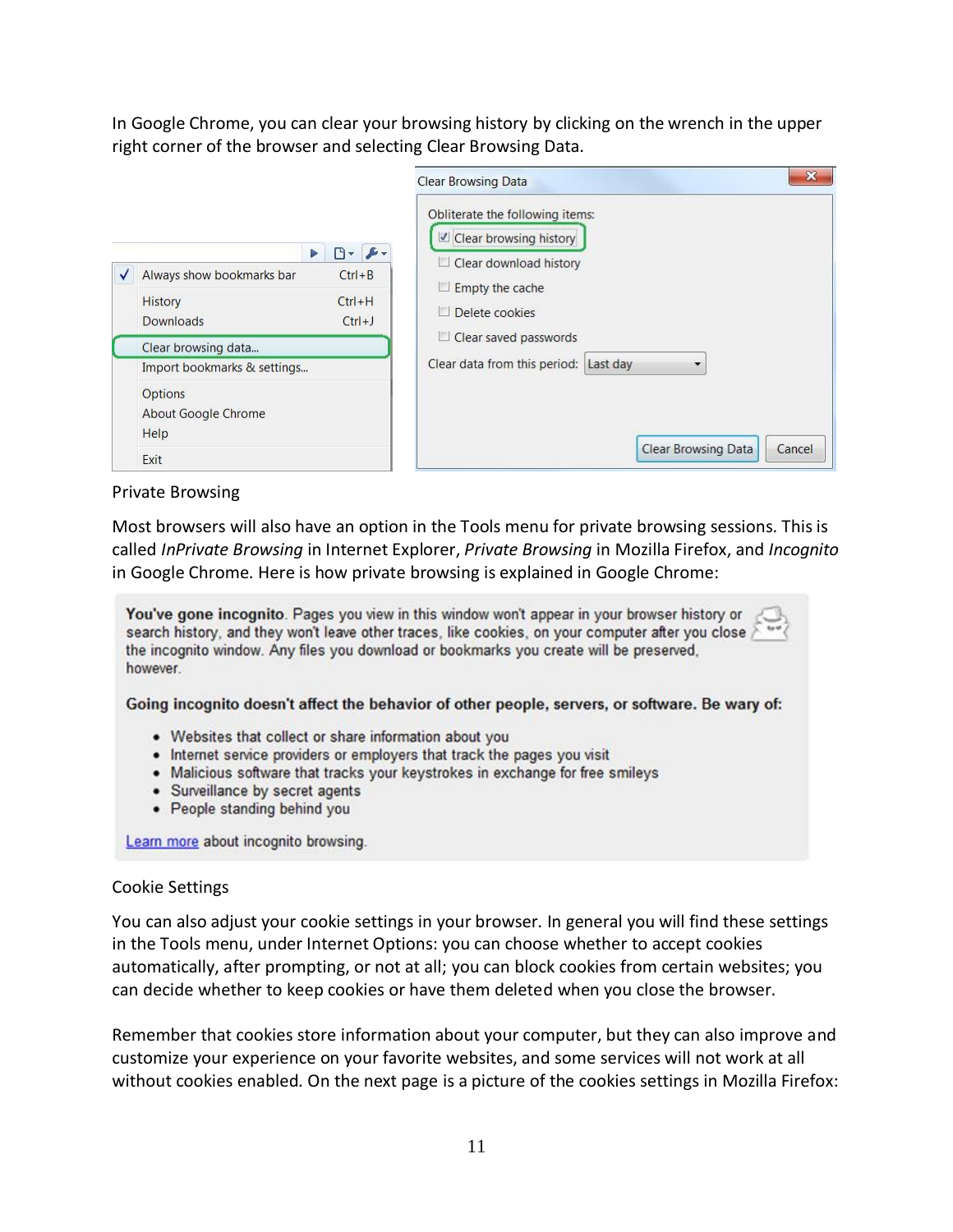| Privacy                                                                                          |
|--------------------------------------------------------------------------------------------------|
| HHH @<br>U.<br><b>Applications</b><br>Privacy Security<br>General<br>Tabs<br>Content<br>Advanced |
| History                                                                                          |
| ÷<br>Firefox will:<br>Use custom settings for history                                            |
| Automatically start Firefox in a private browsing session                                        |
| Remember my browsing history for at least<br>90 I J<br>days                                      |
| Remember download history                                                                        |
| Remember search and form history                                                                 |
| Accept cookies from sites<br>Exceptions                                                          |
| Accept third-party cookies                                                                       |
| Show Cookies<br>÷<br>Keep until:<br>they expire                                                  |
| Clear history when Firefox closes<br>Settings                                                    |
| <b>Location Bar</b>                                                                              |
| <b>History and Bookmarks</b><br>When using the location bar, suggest:                            |
|                                                                                                  |

# Browser Extensions

Browers extensions (sometimes called plug-ins or add-ons) are programs that perform additional or complimentary functions for your browser. Some of them, like Adobe Flash Player, can greatly enrich your online experience. However, be aware that these programs may store information about your online activities. Be careful to consider this before installing toolbars or plug-ins.

# Other Passive Footprints

Passive digital footprints can also include digital records about you that have nothing to do with your own actions on the internet: ID photos, prescription medicines, driver's license records, college transcripts, organization memberships, and tax and bank records. These records usually stored securely in organization or government databases—are usually not available to the public, but they still constitute part of your digital footprint. Here are two examples:

Political contributions you make are public actions and can be found online: [fundrace.huffingtonpost.com](file:///C:/Users/Tech1/AppData/Local/Microsoft/Windows/Temporary%20Internet%20Files/Content.IE5/CJUTN5O0/fundrace.huffingtonpost.com)

Property ownership records are public and can be found online: [fiscalofficer.cuyahogacounty.us/en-US/REPI.aspx](file:///C:/Users/Tech1/AppData/Local/Microsoft/Windows/Temporary%20Internet%20Files/Content.IE5/CJUTN5O0/fiscalofficer.cuyahogacounty.us/en-US/REPI.aspx)